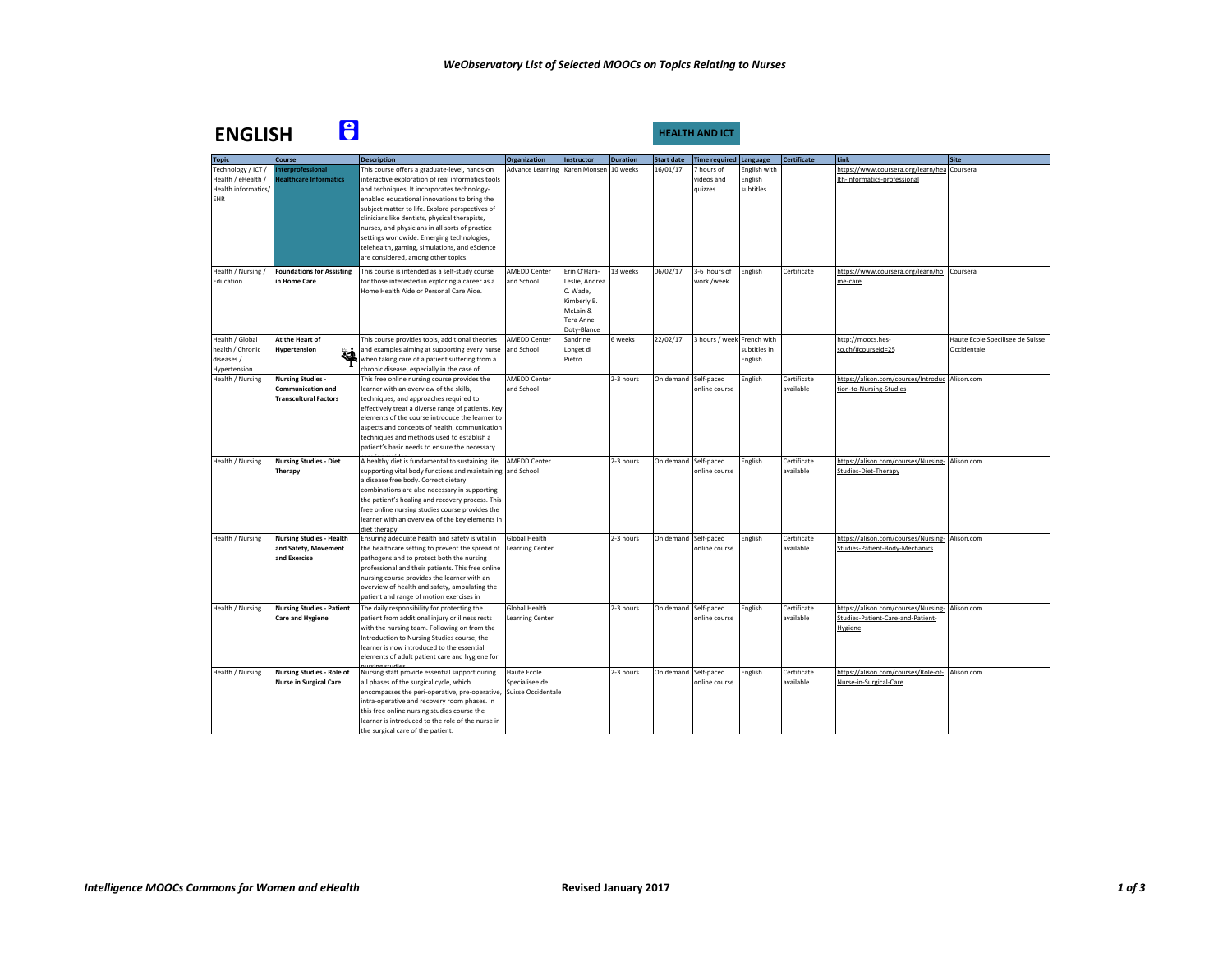| <b>Topic</b>         | Course                            | <b>Description</b>                                                                            | <b>Organization</b>    | Instructor | <b>Duration</b> | <b>Start date</b>    | <b>Time required Language</b> |            | <b>Certificate</b> | Link                                      | <b>Site</b> |
|----------------------|-----------------------------------|-----------------------------------------------------------------------------------------------|------------------------|------------|-----------------|----------------------|-------------------------------|------------|--------------------|-------------------------------------------|-------------|
| Health / Nursing     | <b>Nursing Studies - The</b>      | The essential role of nurse as caregiver is well                                              | Michigan               |            | 2-3 hours       | On demand            | Self-paced                    | English    | Certificate        | https://alison.com/courses/Nursing-       | Alison.com  |
|                      | Nurse as Team Leader and          | recognized but the modern nurse can also be a                                                 | University             |            |                 |                      | online course                 |            | available          | Studies-The-Nurse-as-Team-Leader-         |             |
|                      | <b>Teacher</b>                    | team leader and healthcare teacher. This free                                                 |                        |            |                 |                      |                               |            |                    | and-Teacher                               |             |
|                      |                                   | online nursing course provides an overview of                                                 |                        |            |                 |                      |                               |            |                    |                                           |             |
|                      |                                   | the varied dimensions associated with the                                                     |                        |            |                 |                      |                               |            |                    |                                           |             |
|                      |                                   | practical nurse as team leader and teacher.                                                   |                        |            |                 |                      |                               |            |                    |                                           |             |
| Health / Nursing     | <b>Nursing Studies - The</b>      | In order for the nursing professional to devise a                                             | The Ohio State         |            | 2-3 hours       | On demand            | Self-paced                    | English    | Certificate        | https://alison.com/courses/Nursing-       | Alison.com  |
|                      | <b>Physical Examination</b>       | correct, accurate and effective care plan for                                                 | University             |            |                 |                      | online course                 |            | available          | Studies-The-Physical-Examination          |             |
|                      |                                   | their patients, it is necessary to perform a<br>series of medical tests and evaluations. This |                        |            |                 |                      |                               |            |                    |                                           |             |
|                      |                                   | free online nursing studies course provides the                                               |                        |            |                 |                      |                               |            |                    |                                           |             |
|                      |                                   | learner with information about the physical                                                   |                        |            |                 |                      |                               |            |                    |                                           |             |
|                      |                                   | examination that is a fundamental part of                                                     |                        |            |                 |                      |                               |            |                    |                                           |             |
| Health / Global      | <b>Online Training for Nurses</b> | Online training program for nurses and                                                        | Registered             |            |                 | On demand Self-paced |                               | English,   |                    | https://elearning.icap.columbia.edu/ ICAP |             |
| health/ Infectious   | and Midwives in Option B-         | midwives in Option B+, a new approach                                                         | Nurses'                |            |                 |                      | online course                 | French &   |                    | accounts/login/?next=/                    |             |
| diseases /           |                                   | recommended by WHO to prevent mother-to-                                                      | Association of         |            |                 |                      |                               | Portuguese |                    |                                           |             |
| Epidemics / HIV /    |                                   | child transmission of HIV (PMTCT). The course                                                 | Ontario (RNAO)         |            |                 |                      |                               |            |                    |                                           |             |
| AIDS                 |                                   | provides up-to-date information on current HIV                                                |                        |            |                 |                      |                               |            |                    |                                           |             |
|                      |                                   | care and treatment guidelines for HIV positive                                                |                        |            |                 |                      |                               |            |                    |                                           |             |
|                      |                                   | pregnant women beginning lifelong                                                             |                        |            |                 |                      |                               |            |                    |                                           |             |
|                      |                                   | antiretroviral (ART) at the time of diagnosis.                                                |                        |            |                 |                      |                               |            |                    |                                           |             |
|                      |                                   | Focused on task shifting, the course is an                                                    |                        |            |                 |                      |                               |            |                    |                                           |             |
|                      |                                   | efficient and effective way for nurses to gain                                                |                        |            |                 |                      |                               |            |                    |                                           |             |
|                      |                                   | essential knowledge and skills, historically                                                  |                        |            |                 |                      |                               |            |                    |                                           |             |
|                      |                                   | reserved for doctors. The Option B+ course                                                    |                        |            |                 |                      |                               |            |                    |                                           |             |
|                      |                                   | provides training on HIV counseling and testing,<br>ART for pregnant women, and care for HIV- |                        |            |                 |                      |                               |            |                    |                                           |             |
|                      |                                   | exposed infants.                                                                              |                        |            |                 |                      |                               |            |                    |                                           |             |
| Health / Healthcare  | <b>Clients Centred Care</b>       | The client's perspective of his/her personal                                                  | Registered             |            | Open            | On demand Self paced |                               | English    |                    | http://rnao.ca/bog/courses/client-        | RNAO        |
| / Practice / Nursing |                                   | health and life experience is pivotal to                                                      | Nurses'                |            |                 |                      |                               |            |                    | centered-care                             |             |
| / Client centered /  |                                   | informing exemplary nursing practice, and is                                                  | Association of         |            |                 |                      |                               |            |                    |                                           |             |
| Patients             |                                   | one of the unique contributions nursing brings                                                | Ontario (RNAO)         |            |                 |                      |                               |            |                    |                                           |             |
|                      |                                   | to the planning and delivery of optimal health                                                |                        |            |                 |                      |                               |            |                    |                                           |             |
|                      |                                   | care. This e-learning course is based upon and                                                |                        |            |                 |                      |                               |            |                    |                                           |             |
|                      |                                   | is a complement to the RNAO Nursing Best                                                      |                        |            |                 |                      |                               |            |                    |                                           |             |
|                      |                                   | Practice Guideline for Client Centered Care                                                   |                        |            |                 |                      |                               |            |                    |                                           |             |
|                      |                                   | Revised (2006). It is designed to build on                                                    |                        |            |                 |                      |                               |            |                    |                                           |             |
|                      | હ                                 | existing knowledge, skills and experience of all                                              |                        |            |                 |                      |                               |            |                    |                                           |             |
|                      |                                   | health care providers and to help you integrate<br>evidence-based recommendations into your   |                        |            |                 |                      |                               |            |                    |                                           |             |
|                      |                                   | practice.                                                                                     |                        |            |                 |                      |                               |            |                    |                                           |             |
| Technology / ICT /   | lursing and eHealth               | This course has been designed to teach about                                                  | Registered             |            | Open: 11        | On demand Self paced |                               | English    |                    | http://rnao.ca/bpg/courses/nursing-       | RNAO        |
| Health / eHealth /   |                                   | eHealth and how it affects a nurse's daily                                                    | Nurses'                |            | modules         |                      |                               |            |                    | and-ehealth-education-course              |             |
| mHealth / Digital    |                                   | practice. It provides the necessary background                                                | Association of         |            |                 |                      |                               |            |                    |                                           |             |
| literacy /           |                                   | information to appreciate how eHealth can                                                     | Ontario (RNAO)         |            |                 |                      |                               |            |                    |                                           |             |
| Healthcare /         |                                   | enhance nursing practice and client care, by                                                  |                        |            |                 |                      |                               |            |                    |                                           |             |
| Nurses / Patient     |                                   | covering such subjects as: how eHealth can                                                    |                        |            |                 |                      |                               |            |                    |                                           |             |
| care                 |                                   | support nursing roles, client care, and client                                                |                        |            |                 |                      |                               |            |                    |                                           |             |
|                      |                                   | empowerment, the historical development of                                                    |                        |            |                 |                      |                               |            |                    |                                           |             |
|                      |                                   | eHealth, and the linkages between nursing,                                                    |                        |            |                 |                      |                               |            |                    |                                           |             |
| Technology / ICT /   | <b>lursing and Mobile</b>         | quality care, and eHealth.<br>This course has been designed to provide an                     | <b>Rice University</b> |            | Open: 3         | On demand Self paced |                               | English    |                    | http://rnao.ca/bog/courses/nursing-       | <b>RNAO</b> |
| Health / eHealth /   | echnology                         | engaging, practical, "hands-on" curriculum for                                                |                        |            | modules         |                      |                               |            |                    | and-mobile-technology                     |             |
| mHealth / Digital    |                                   | nurses to develop confidence in the use of                                                    |                        |            |                 |                      |                               |            |                    |                                           |             |
| literacy /           |                                   | mobile technology, it demonstrates the value                                                  |                        |            |                 |                      |                               |            |                    |                                           |             |
| Healthcare /         |                                   | and effectiveness of integrating mobile                                                       |                        |            |                 |                      |                               |            |                    |                                           |             |
| Nurses / Patient     |                                   | technology into nurses' daily routine, in various                                             |                        |            |                 |                      |                               |            |                    |                                           |             |
| care                 |                                   | practice settings, as well as ways to use mobile                                              |                        |            |                 |                      |                               |            |                    |                                           |             |
|                      |                                   | technology to facilitate patient / client-                                                    |                        |            |                 |                      |                               |            |                    |                                           |             |
|                      |                                   | centered learning.                                                                            |                        |            |                 |                      |                               |            |                    |                                           |             |